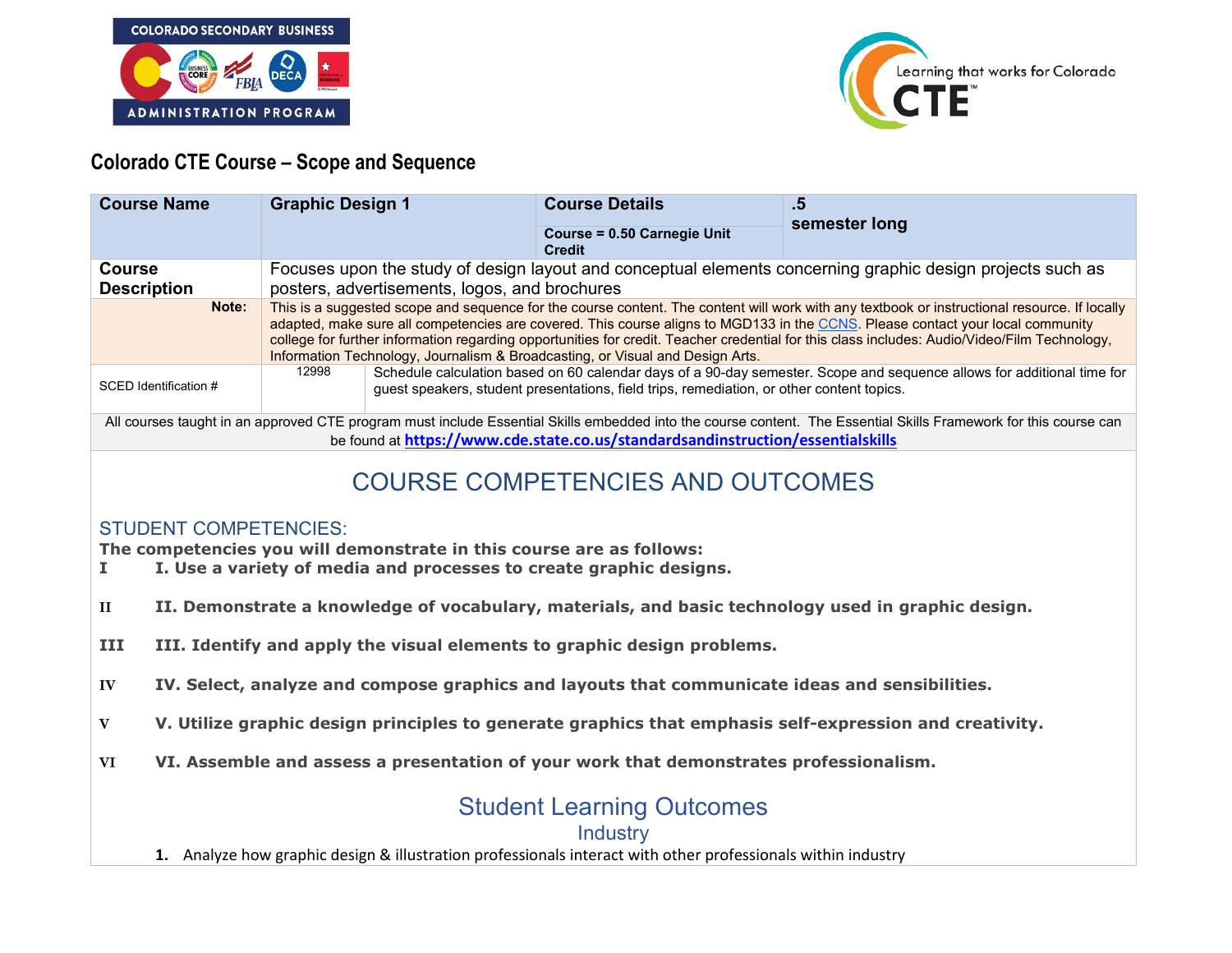



- **2.** Explore time management techniques used by professionals, noting key habits and best practices of freelance designers as compared with their salaried peers.
- **3.** Explain the impact of technology and industry trends on the careers of graphic design & illustration professionals, including the impact on technical work and business management
- **4.** Research postsecondary institutions in Colorado and other states that offer graphic design and illustration programs

## Principles of Photography

- **5.** Analyze the relationship between shutter speeds, f-stop, and ISO settings in determine the exposure of an image
- **6.** Differentiate between different lighting techniques such as strobe lighting, bounce flash, and diffusing devises
- **7.** Develop photo editing skills by using software operations to modify and enhance images
	- **a.** Use layers to manipulate parts of an image independently or remove objects from an image
- **8.** Document photography activity in a photography journal or portfolio.
	- **a.** Use proper measurements and terminology to record camera settings and lighting techniques when capturing photographs in a variety of environments
	- **b.** Describe editing techniques performed using software and the resulting photographs

## Principles of Illustration

- **9.** Crate and modify vector illustrations of increasing complexity
- **10.** Apply the principles of design and use advanced software tools such as live trace, creating gradients, transforming objects, etc.

### Visual Layouts

- **11.** Use publishing software to create single- and multi-page layouts.
- **12.** Describe the elements of a page layout, including headings, body text, illustrations, frames, color schemes, and white space
- **13.** Identify and use layout tools such as a grid system, guides, margins, columns, gutters, and rows
- **14.** Distinguish among measure and layout terminology such as picas, bleeds, and slugs
- **15.** Create comprehensive layouts properly integrating page layout elements, design principles, and compositional techniques based on a project's theme and the medium of the final product.
- **16.** Apply mathematics concepts and measurement techniques to design and finish layouts
	- **a.** Determining and applying the equivalence between fractions and decimals. Convert a decimal to a fraction to prepare a unit for measurement on a fractional scale to the precision of 1/16 of an inch.
	- **b.** Working with units such as feet, inches, meters, centimeters, millimeters, and picas. For example, convert a dimension from centimeters to inches.
	- **c.** Performing proportionate reasoning to estimate quantities, such as determining the appropriate scale of an image for given sheet size.
- **17.** Apply principles of typography as they relate to layout and page composition in order to appropriately use various forms of type when designing layouts.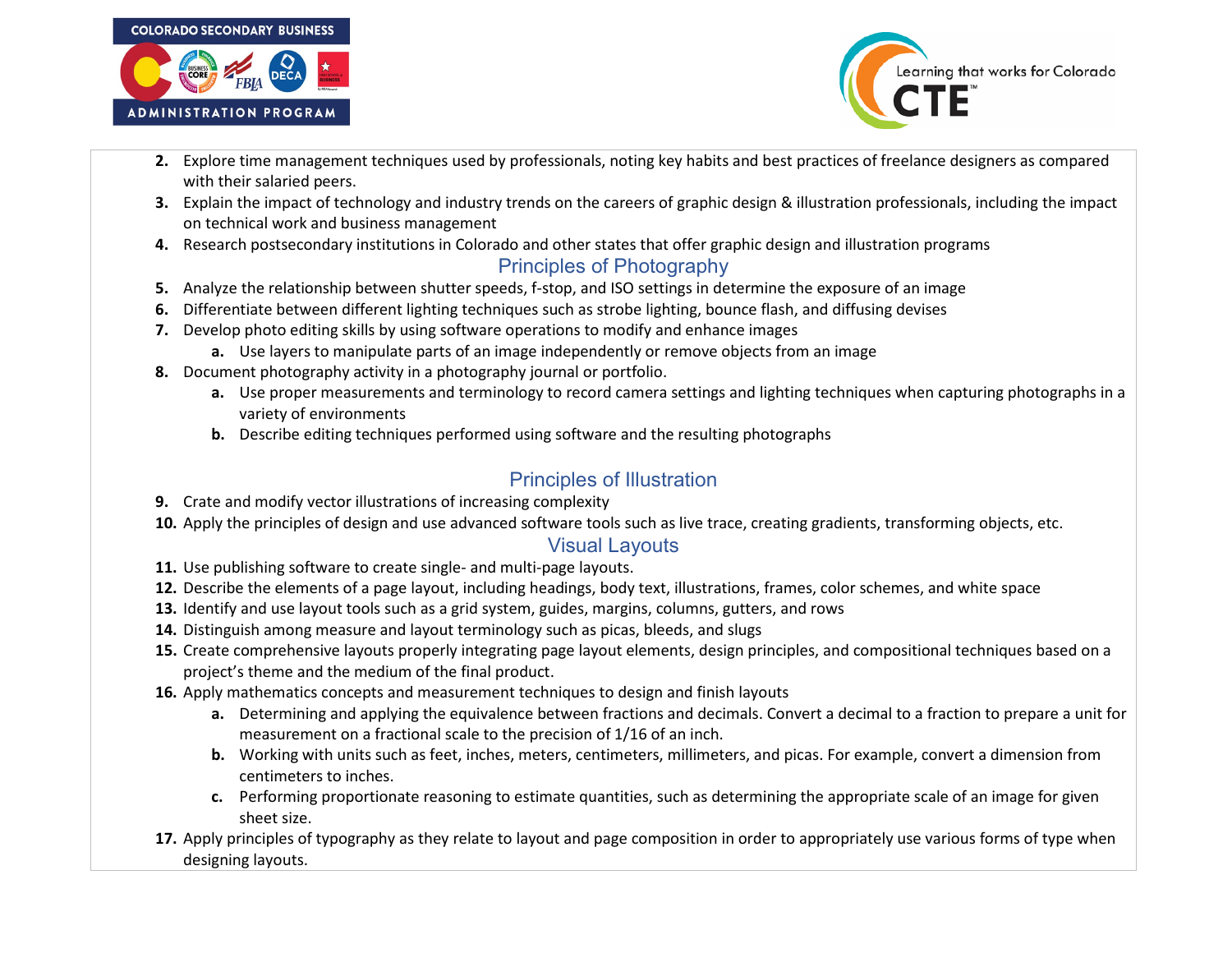



- **18.** Employ typography tools to manipulate text within layouts such as threading and flowing text frames.
- **19.** Investigate the use of typography as an expressive form. For example, use text as an image or combine type and image into a cohesive form.
- **20.** In teams, use software to create complex layouts, including multiple-page layouts, large displays, and/or production designs.
	- **a.** Demonstrate consistency of style throughout the design package
	- **b.** Manage the storage of complex files within the selected software environment
- **21.** Understand the connection between digital layouts and final products.
	- **a.** Prepare layouts for production by testing and refining files using pre-flight procedures
	- **b.** Make final products in varying formats

### **Projects**

- **22.** Apply the design process to complete projects of increasing complexity and of varying applications such as print, web, film, and marketing communications
- **23.** Demonstrate the ability to select and use the appropriate tools and procedures to accomplish project goals
- **24.** Use the critique and refinement strategy as part of the design process to achieve project goals
	- **a.** Present preliminary design ideas in a way that is understandable to an audience using both visual and verbal explanations.
	- **b.** Note constructive criticism received and use it to influence design refinement.
	- **c.** Evaluate the work of others, drawing on design principles and project goals to provide clear, specific, and constructive feedback.
- **25.** Complete a design project in a specific application (i.e., print, web, film, marketing, or other design communications) using multiple software formats.
	- **a.** Select the appropriate software for each specific task and efficiently manage file content
	- **b.** Convert and export files as needed for a given application.
- **26.** Create and implement a work schedule, timeline, and budget for completing a given project.

### Business Management

- **27.** Analyze the relationship and responsibilities of various parties involved in a business contract.
- **28.** Write a basic contract for design work, such as a graphic designer's contract with a new business to create a marketing package.

#### \*\*Competencies align to CCNS. Outcomes taken from Multimedia Pathway

### **CTSO Integration**

FBLA

- Graphic Design
- Publication Design
- Website Design
- E-business